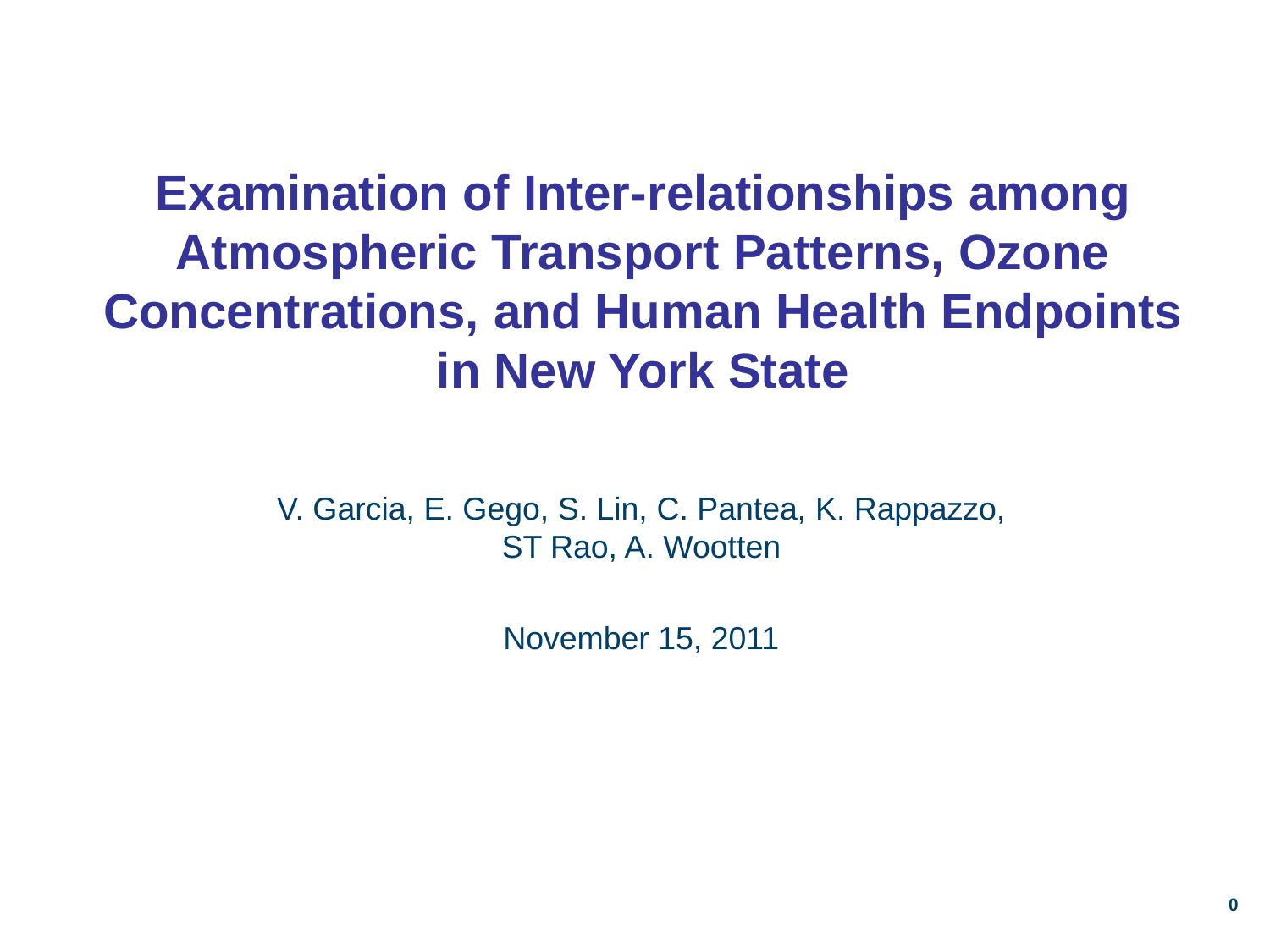### **NOx Emissions and the Formation and Transport of Ozone**

- Ozone is not directly emitted but is secondarily formed from NOx and other organic compounds in the presence of sunlight.
- NOx emitting power plants clustered in the Ohio River and Tennessee Valleys release pollutants well into the free troposphere.
- Pollutants released aloft can travel hundreds of kilometers downwind "aging" the pollutant mixture. Total daily NO<sub>x</sub> emission rates for a summer day

#### **Locations of Major NOx Point Sources**



(June 26, 2002)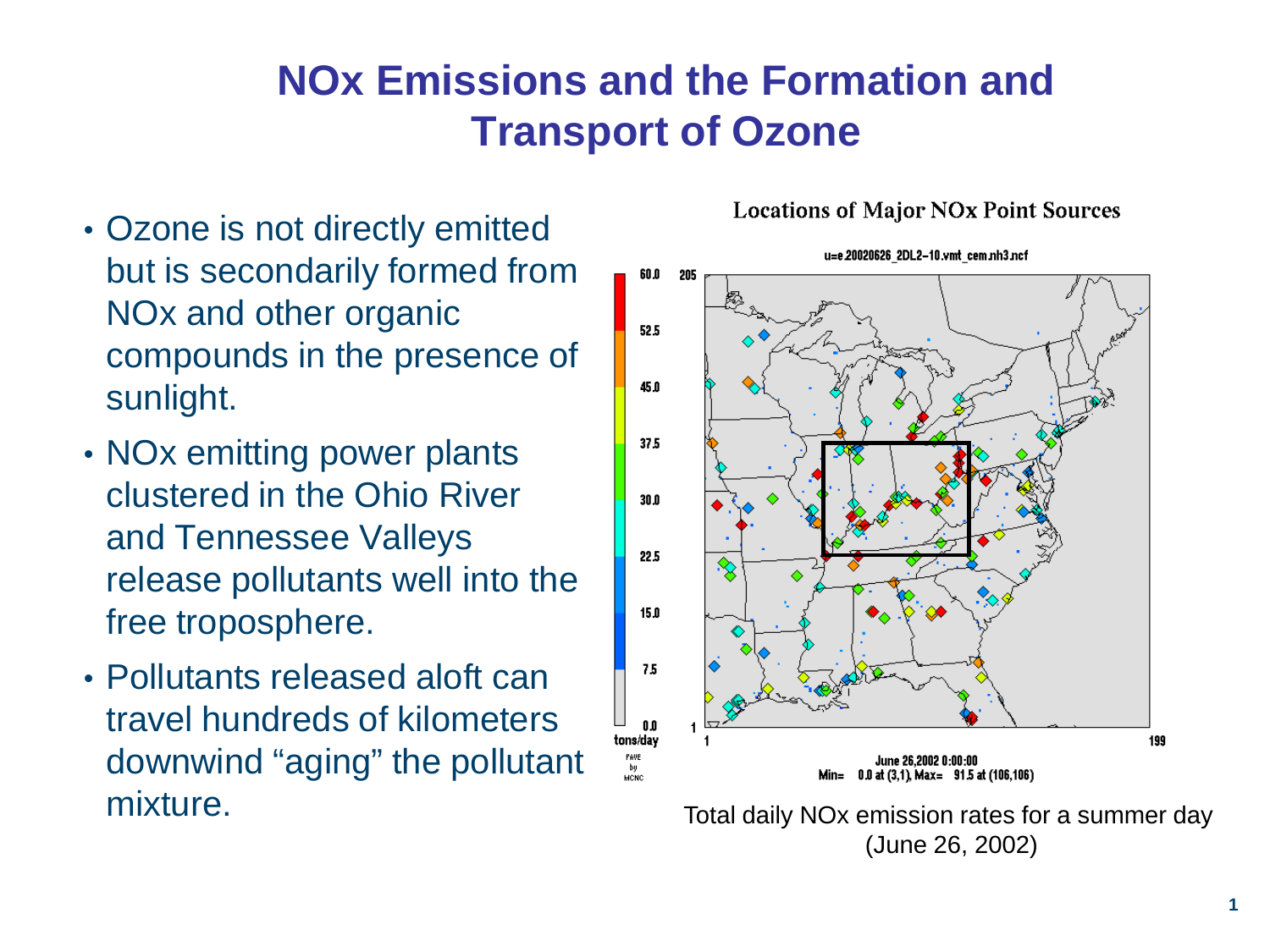### **NOx Budget Trading Program (NBP)**

- First EPA regulation specifically focused on regional-scale transport.
- Reduce regional transport of ozone in the Eastern U.S. by reducing summertime NOx emissions from major sources (EGUs).
- Compliance began for some states in 2001; most states complied by 2004.



1-hr. maximum ozone concentrations averaged for June, July and August, 1991- 1995. Source: OTAG 1997.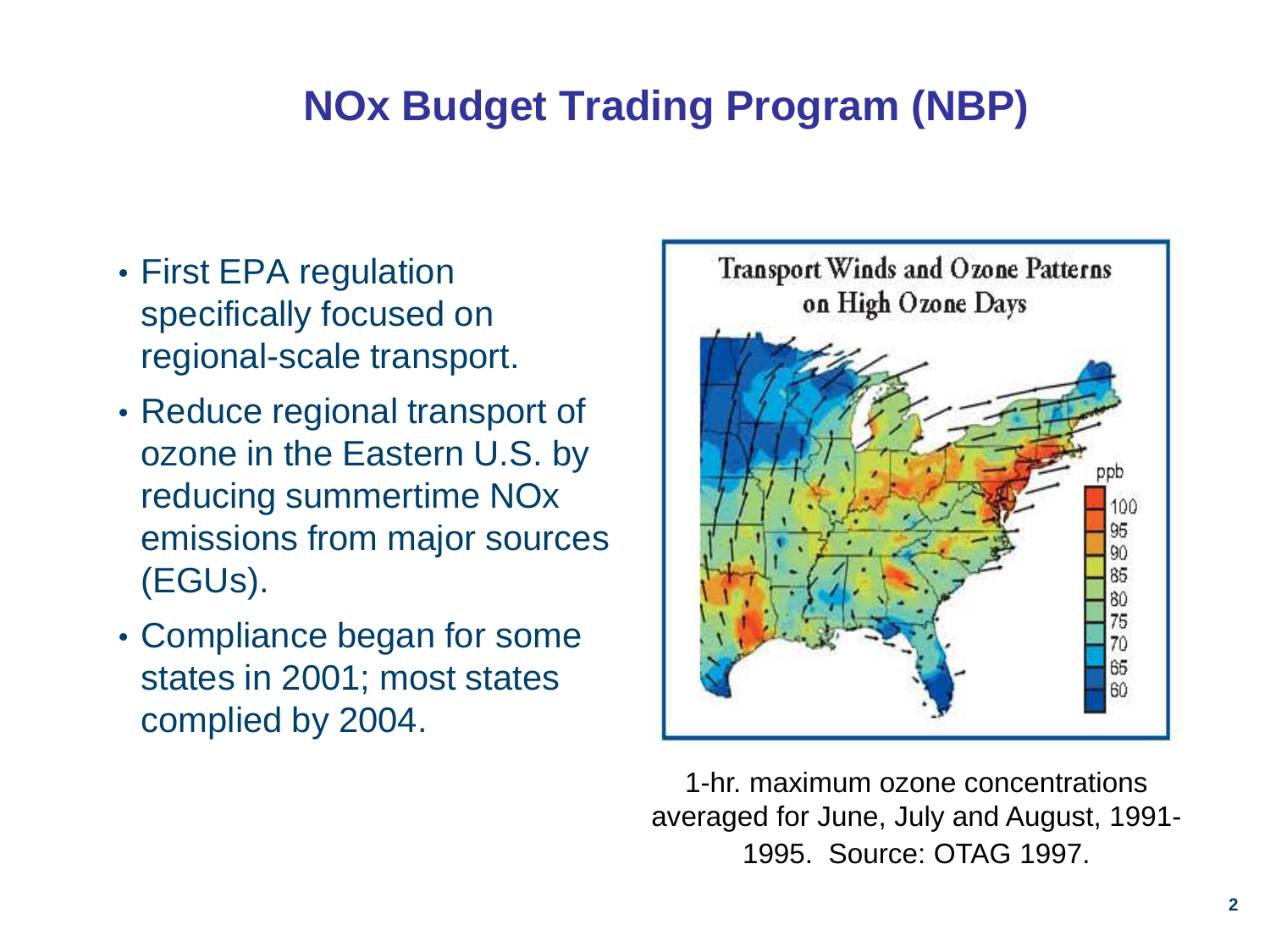# **Study Overview**

- This research investigated associations between respiratory-related hospital admissions in New York State (NYS) and polluted air parcels transported from the Midwest.
- Three major steps:
	- 1. Identify days when air pollution from the Midwest is transported to NYS.
	- 2. Classify population as "exposed" or "unexposed" based on trajectory source.
	- 3. Use classifications in epidemiology odds ratio analysis to assess the health risk over a 10-summer time



period (1997-2006). Surface concentrations of daily maximum 8 hr. ozone concentrations from biascorrected CMAQ model (June 12, 2001 as example)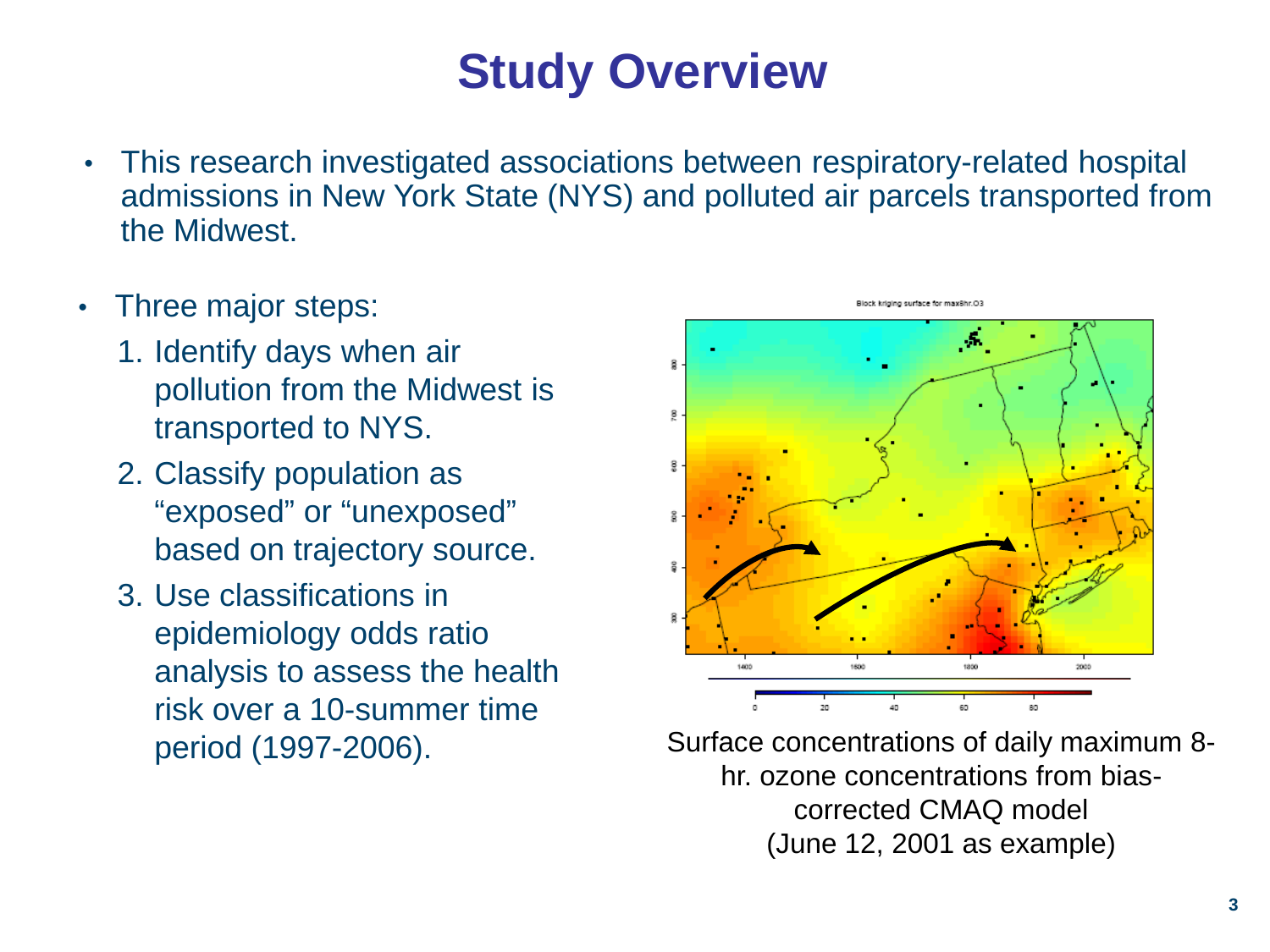# **Transported Pollution Approach**

• Back-trajectories were performed from centrally located sites in eight NYS regions for all 10 summers (920 days) to identify the transport of "clean" v.s.

"polluted" air parcels

- Observed daily maximum 8-hr ozone concentrations were used to validate the classifications.
- Daily weather patterns were matched to respiratory-related hospital admissions to examine associations.



New York State Air Quality Forecasting Regions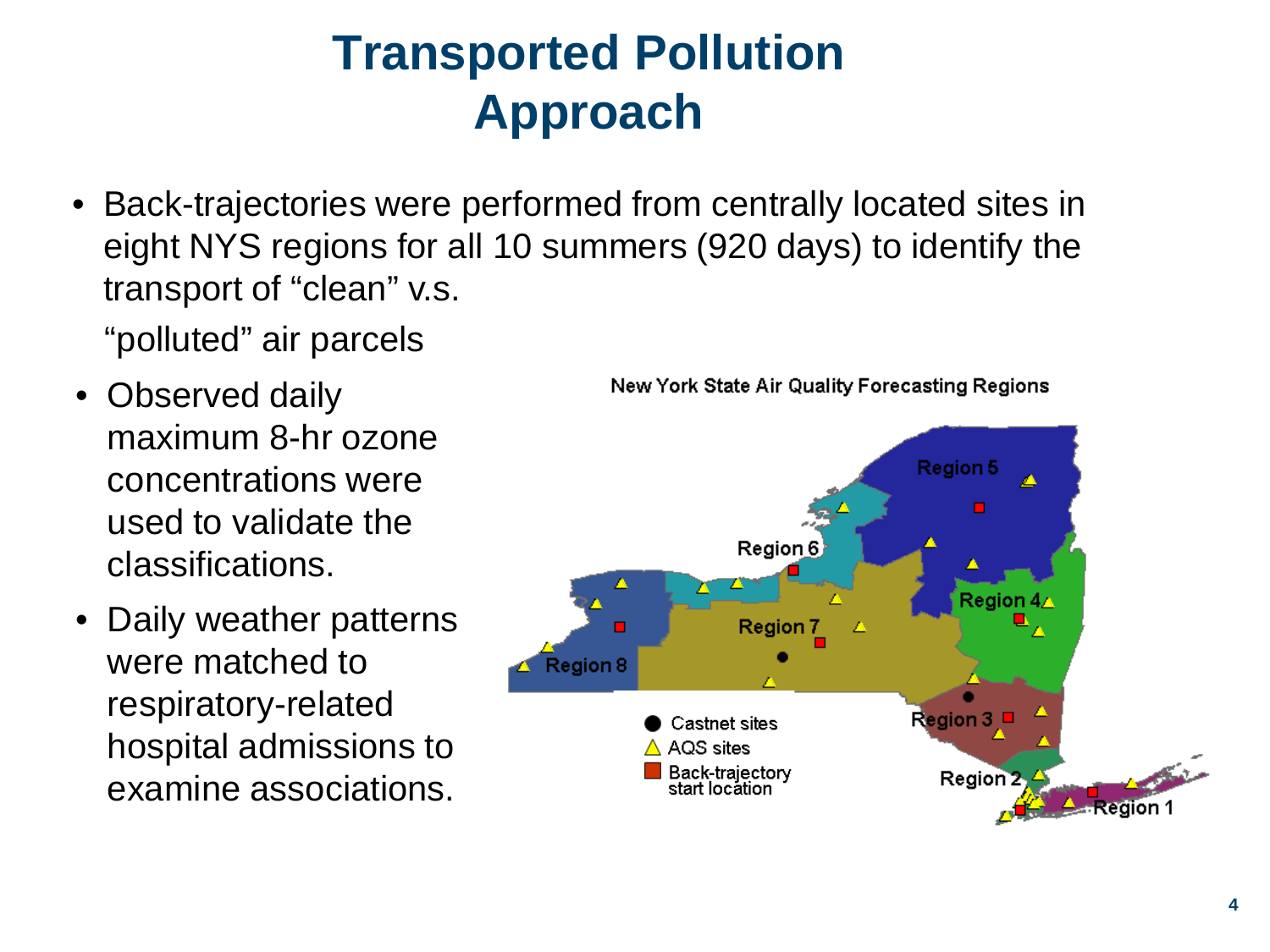

- Example of back trajectories run for NYC Metropolitan Regions.
- 7,360 back trajectories run using HYSPLIT model (92 days x 10 years x 8 regions)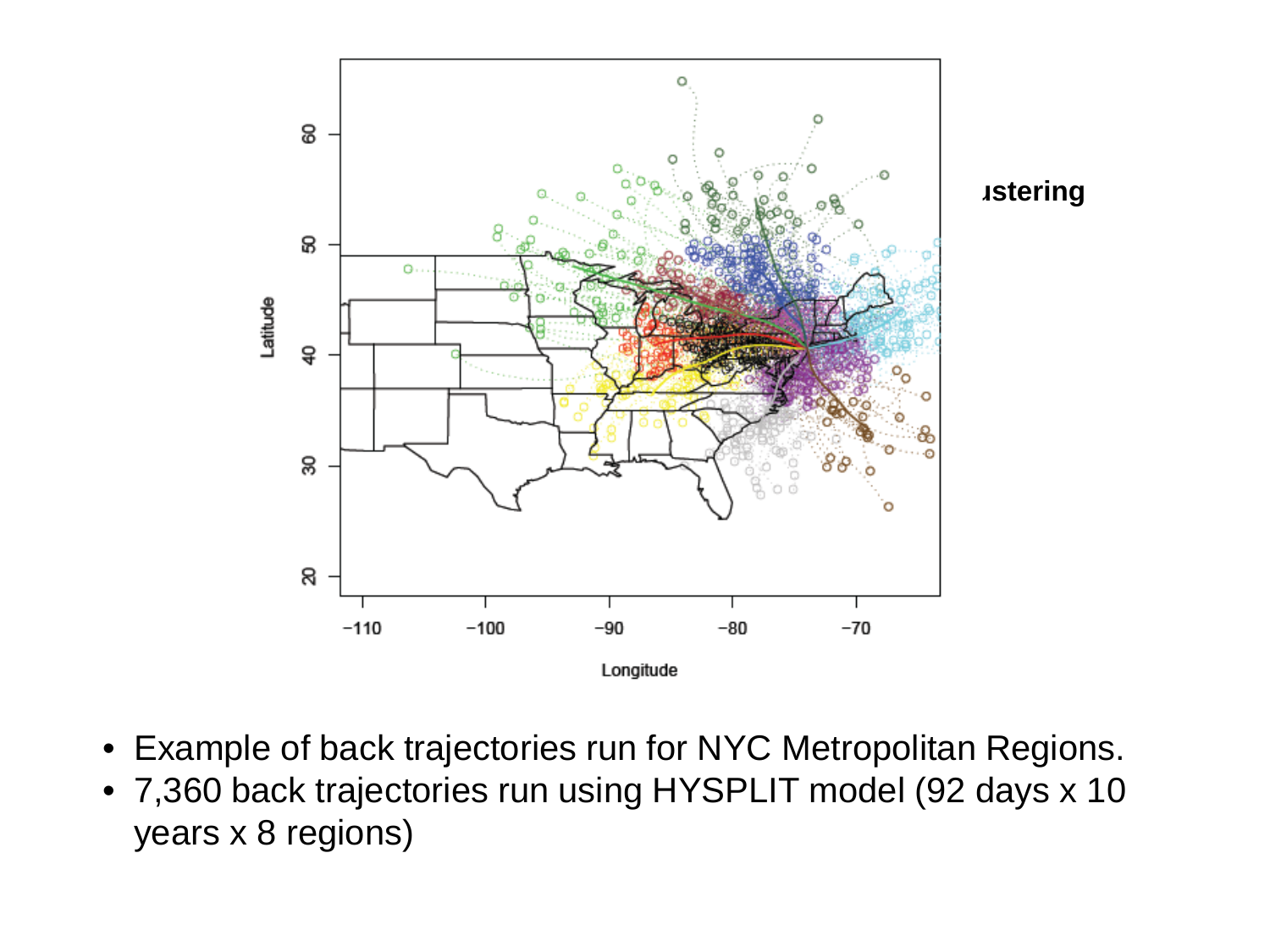### **3. Bounded Zone Approach**



- The zone approach applied boundaries to target major NOx emissions in the Ohio River Valley (ORV).
- The North zone was used to represent relatively clean air for calculating an unadjusted odds ratio.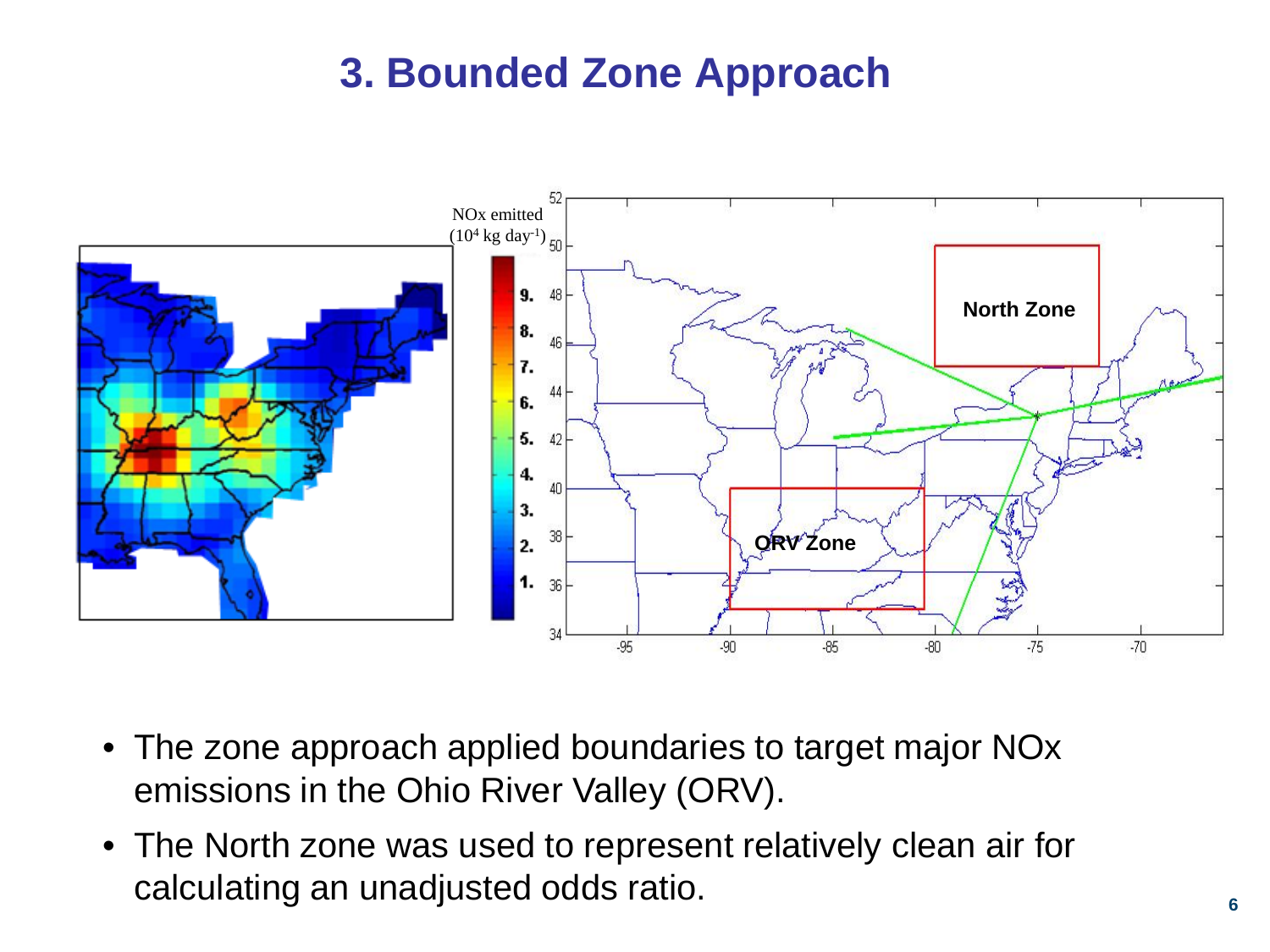# **ORV Indicator**

- The seasonal mean 8-hr ozone concentrations for "Non-ORV" Days is 51 ppb and 63 ppb for "ORV" Days.
- Air parcels traveling through the ORV zone have relatively higher ozone concentration levels.
- The difference is statistically significant for all regions.

#### **Defining Transport with the ORV Zone**





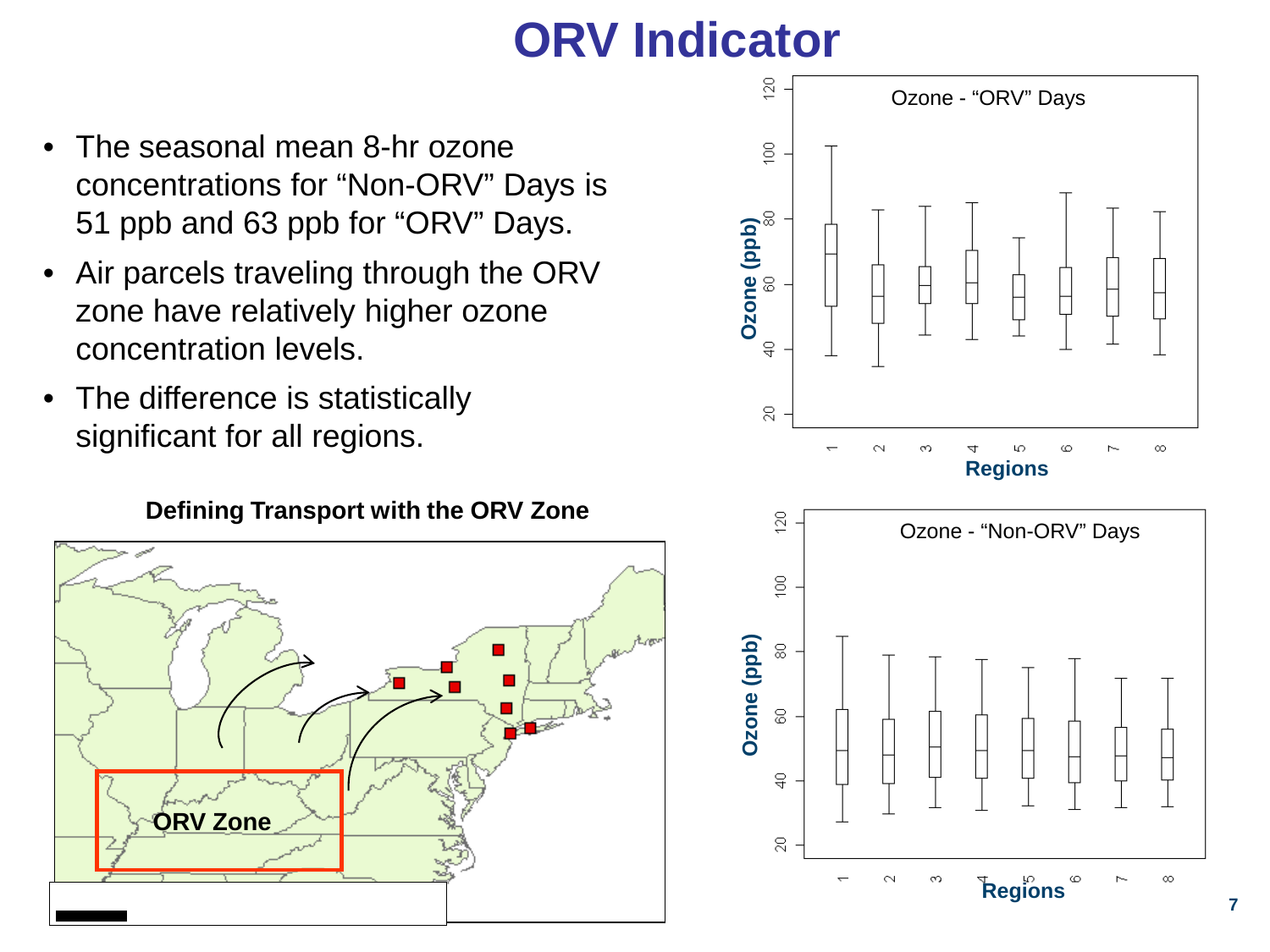**Calculating Health Risk between Ozone and Respiratory-Related Hospital Admissions**

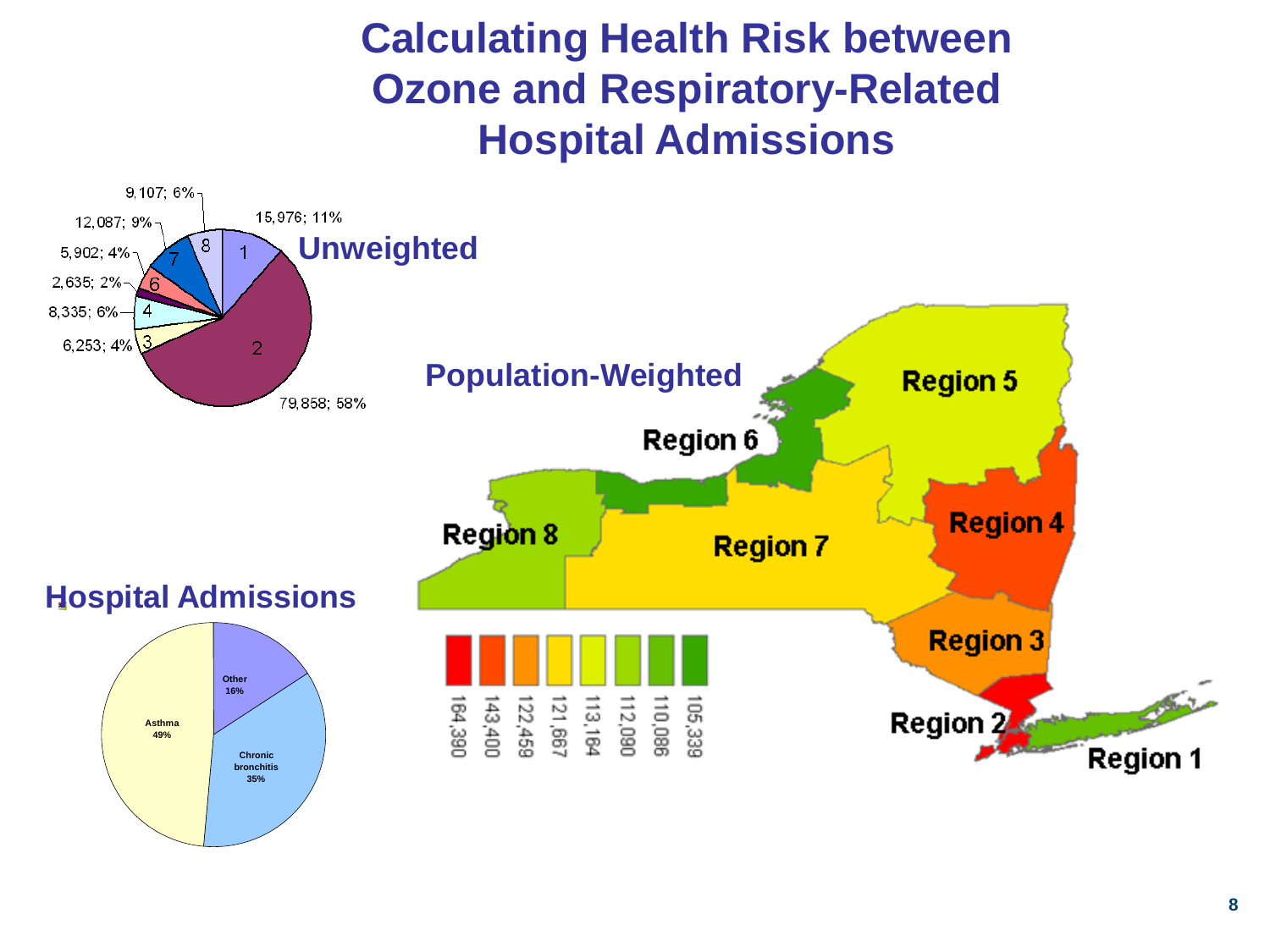### **Results**



• Based on the unadjusted odds ratio calculation, NYS Regions 1, 2, 3, 6, 7 and 8 experienced excess risk of respiratory-related hospital admissions as a result of exposure to air parcels transported through the ORV as compared to the North for all 10 summers.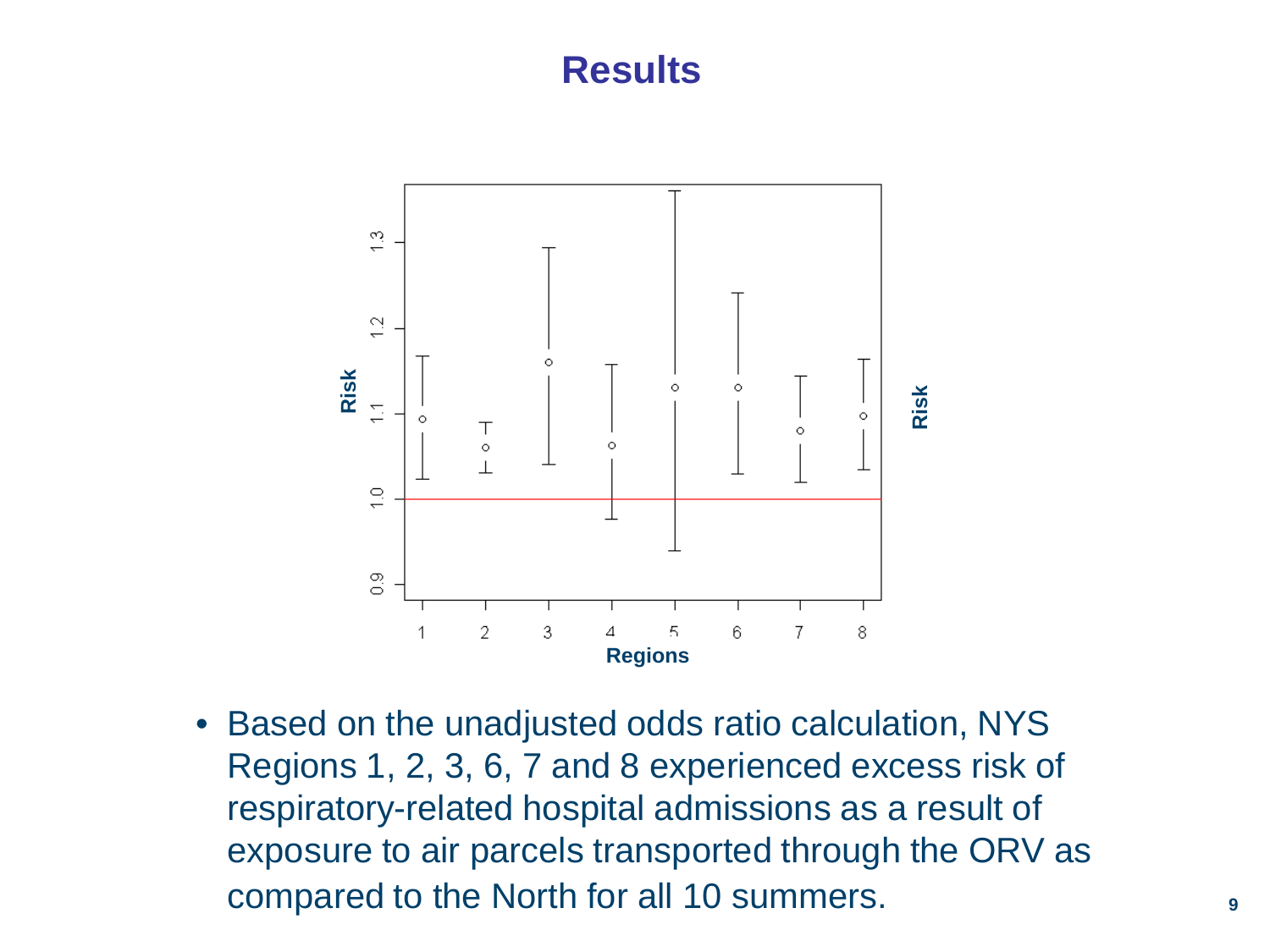### **Future Research**

- Apply approach in other States affected by transported pollution (i.e., Pennsylvania, Maine) to determine if results are consistent.
- Use bias-adjusted 3-D air quality model estimates in other health studies; do we see similar results of using these "enhanced" surfaces?
- Continue accountability assessments (to be discussed by Dr. Lin) that explicitly consider transported pollution vs. mobile sources and the new interstate rule.
- Assess future impacts of climate change by developing and applying indices that consider joint effects of meteorology and pollution.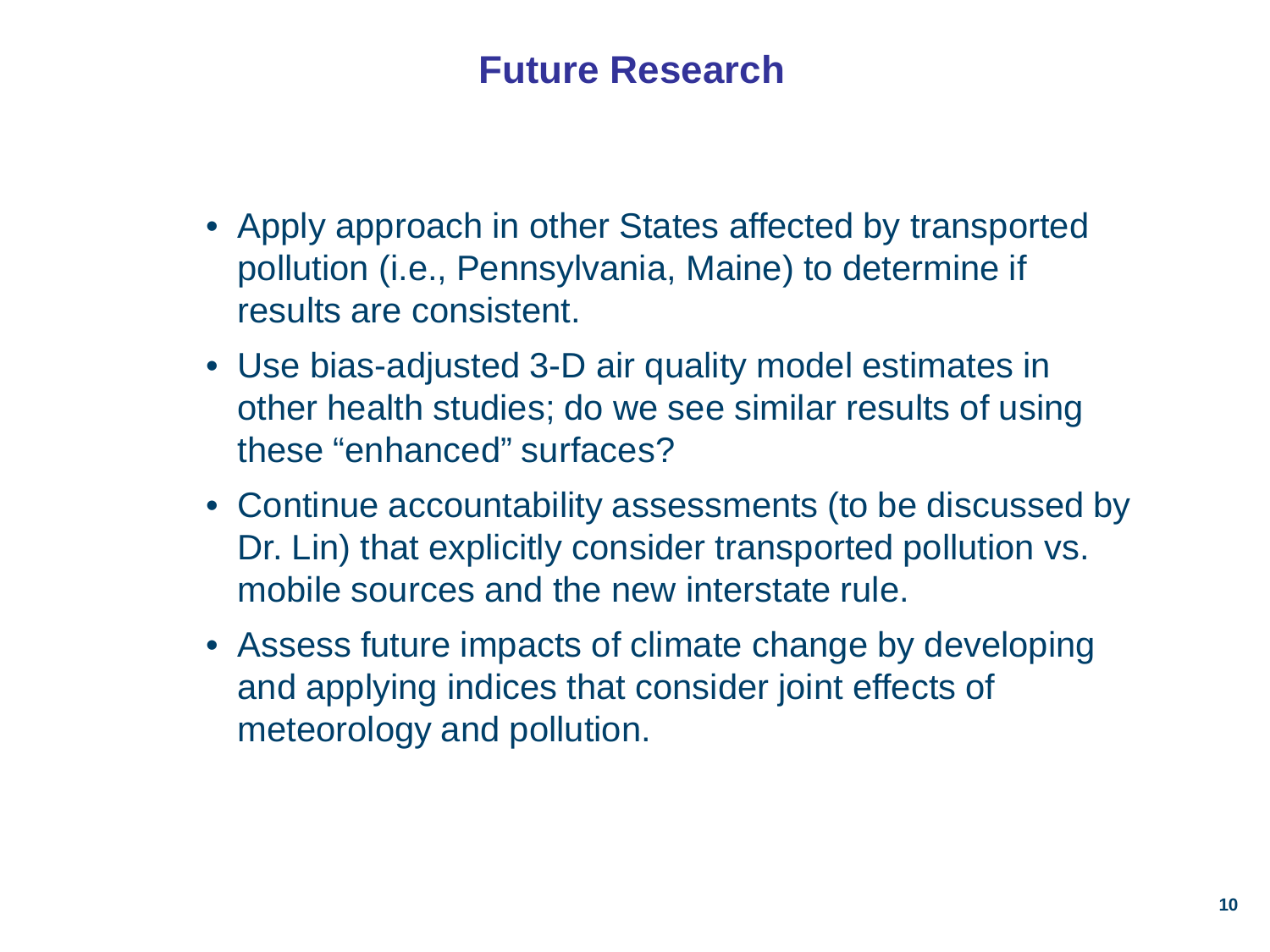Although this presentation has been reviewed and approved for publication, it does not necessarily reflect the views and policies of the U.S. Environmental Protection Agency.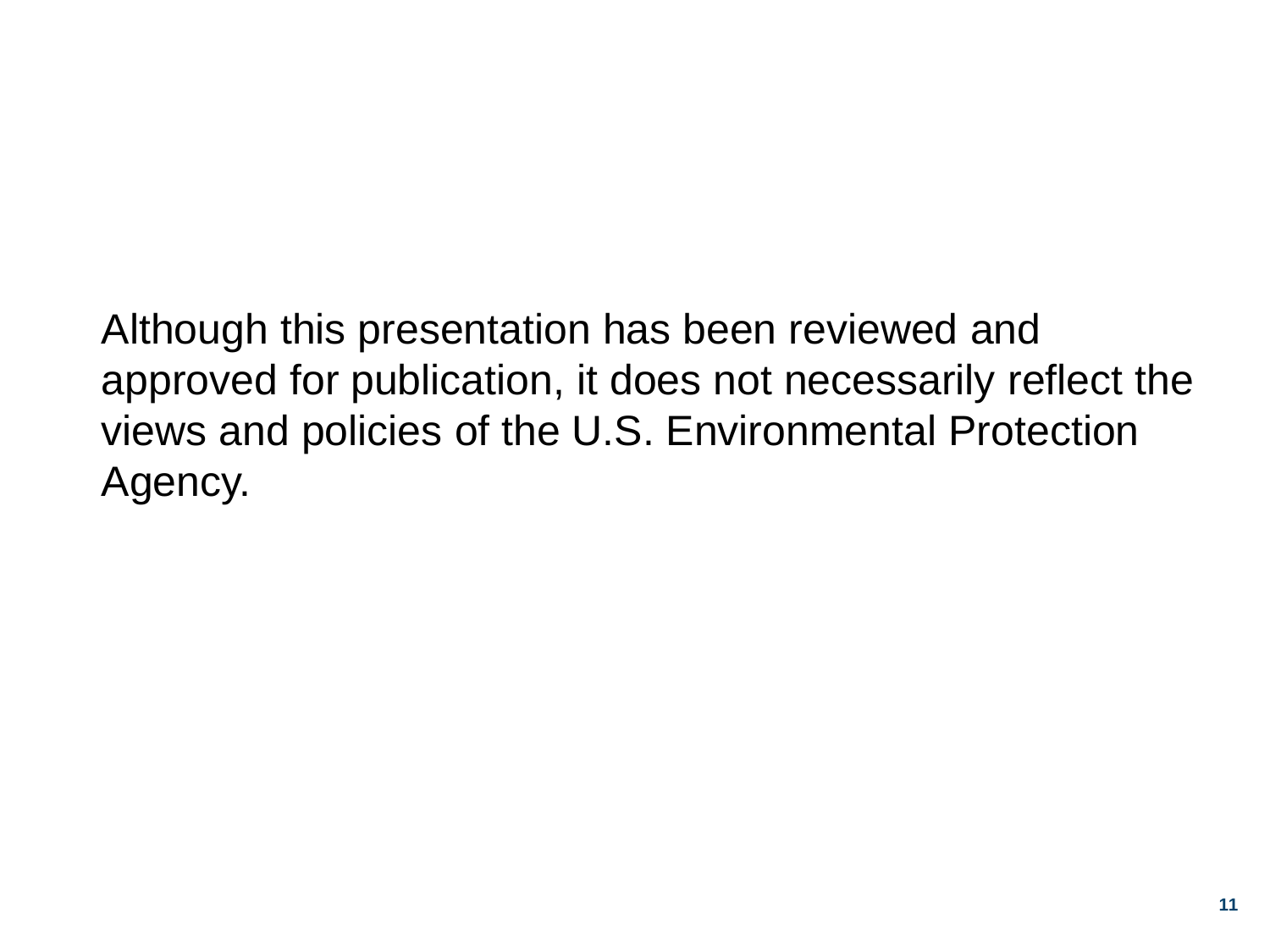# **Back-up Slides**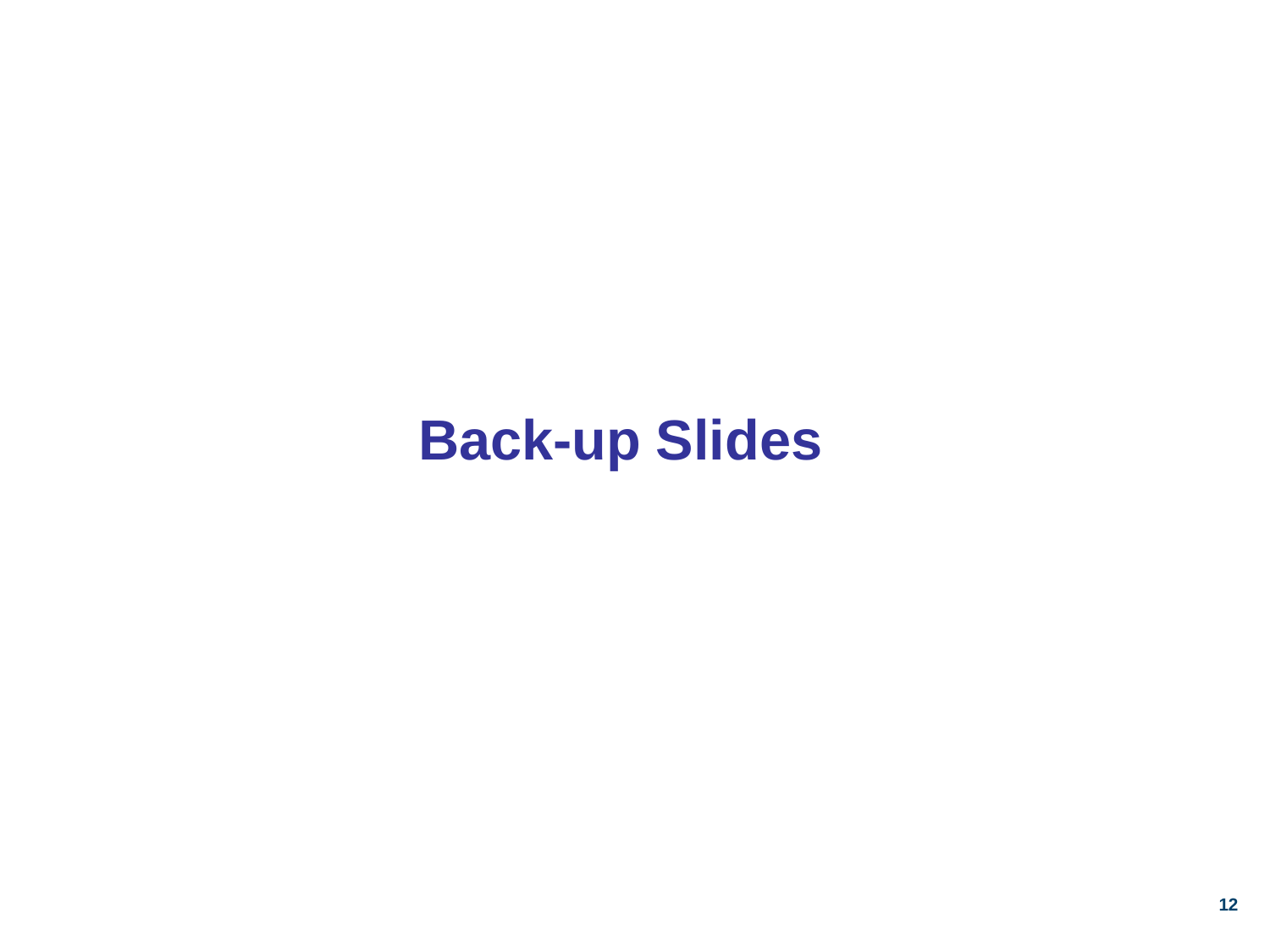

- CMAQ and observations combined using adjusted bias approach (obs:CMAQ ratio kriged across domain and the multiplied by CMAQ value).
- Difference in 'texture' between smoothed kriged surface and bias-adjusted surface indicates that CMAQ adds spatial information (red circles are areas where bias was high; black circles are areas where bias is low)





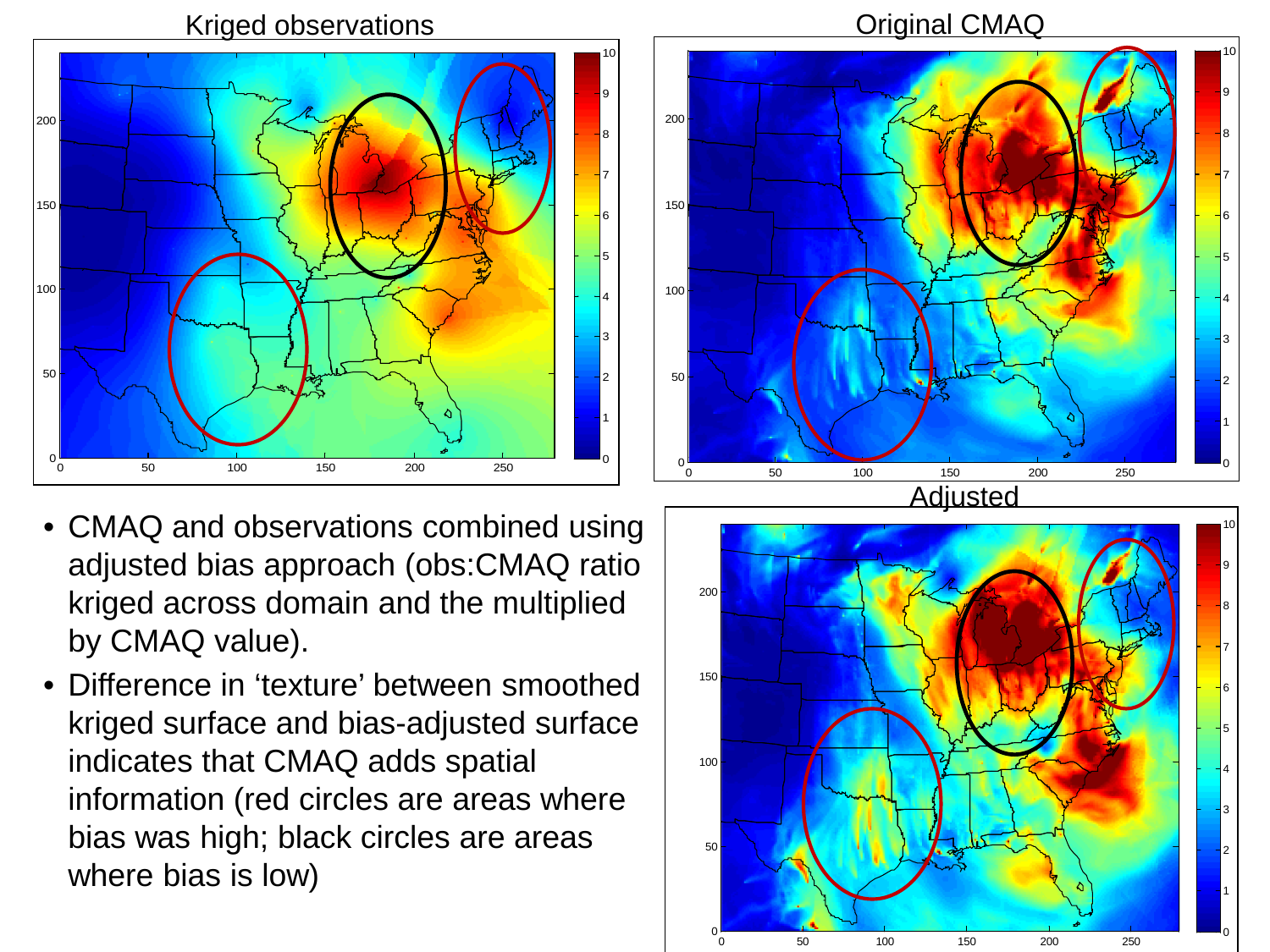# **Unadjusted Odds Ratio**

- Used "polluted" and "clean" air parcel designations to define exposed and unexposed groups for calculating odds ratio.
- Used unadjusted odds ratio calculation to examine associations between respiratory-related hospital admissions and transported air parcels from the ORV zone.
- "Unadjusted" indicates that the calculation does not adjust for other variables that may impact the results.
	- Does account for population-based variables, such as smoking, but not variables such as temperature.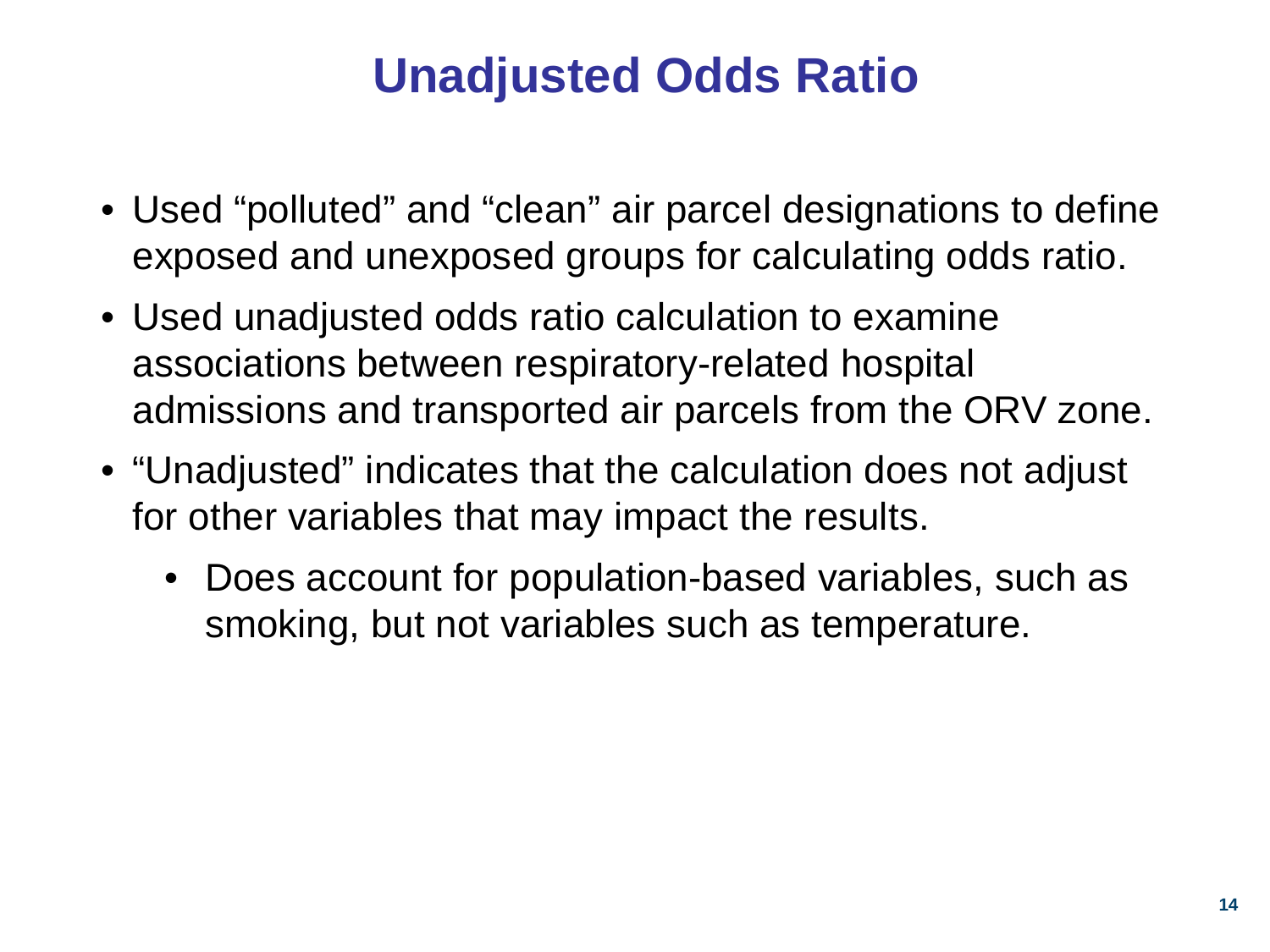## **Calculation of Crude Odds Ratio**

**1. Prevalence:**

### **2. Prevalence Odds:**

$$
\text{Pr} \, ev_{\text{exp}} = \frac{\# RHAs_{\text{sw}}}{\text{Total Pop}}
$$

$$
\Pr{evOdds_{\exp}} = \frac{\Pr{ev_{\exp}}}{1 - \Pr{ev_{\exp}}}
$$

$$
\text{Pr}\,ev_{\text{unexp}} = \frac{\# RHAs_{\text{ne}}}{\text{Total Pop}}
$$

$$
\Pr{evOdds_{unexp}} = \frac{\Pr{ev_{unexp}}}{\sqrt{1 - \Pr{ev_{unexp}}}}
$$

### **3. Prevalence Odds Ratio:**

exp exp Pr Pr *un evOdds evOdds*

RHAs: Respiratory-Related Hospital Admissions with number of days normalized. Exp.: Exposed group=hospital admissions on days with sw wind flow.

Unexp.:Unexposed group=hospital admissions on days with ne wind flow.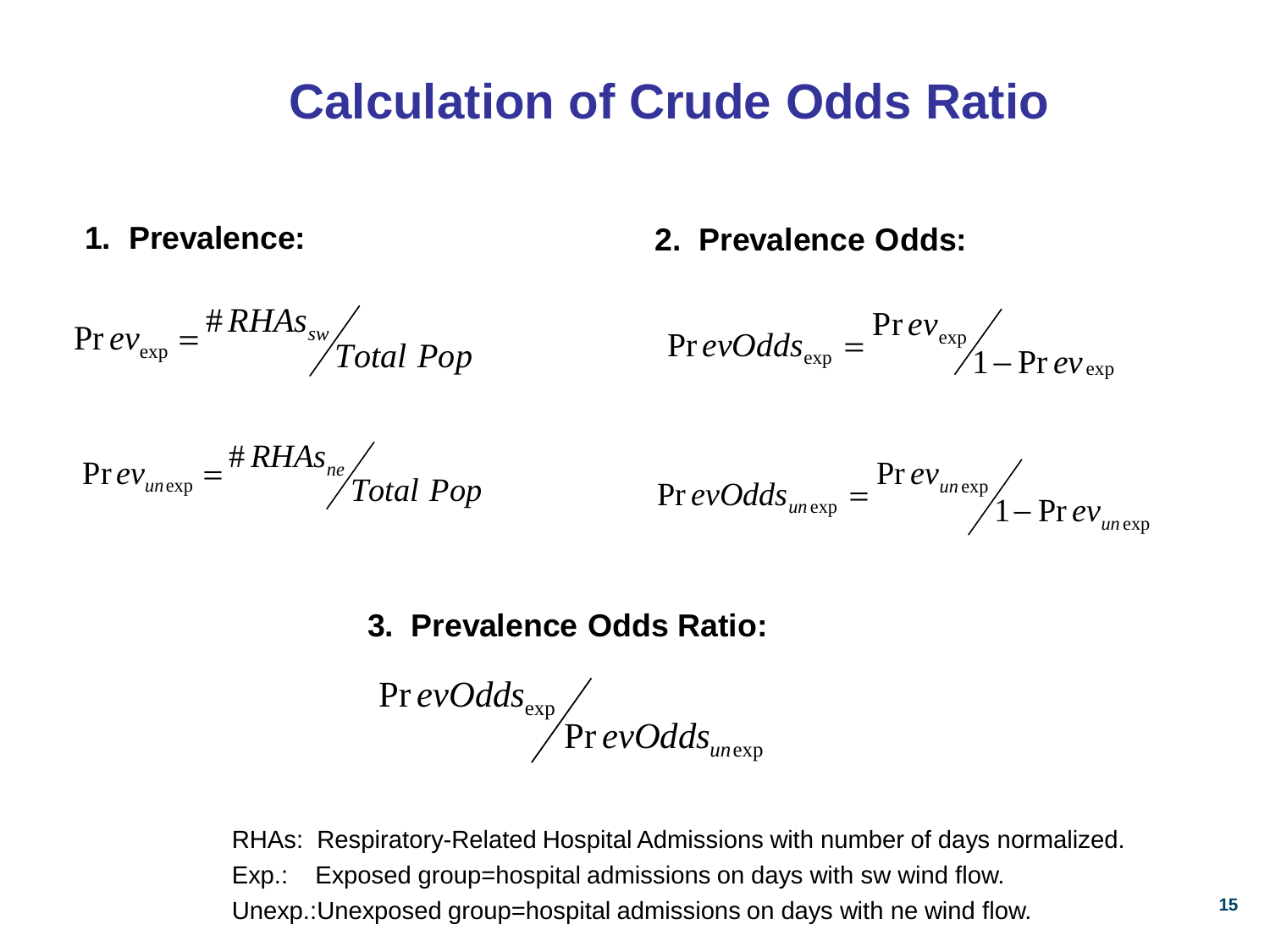# **Ozone vs. ORV Variable (GAM) (10 Summers of Data)**



- NYS Regions 2 and 4 indicate excess risk associated with exposure from ozone (after accounting for variability from met and ORV variables);
- NYS Regions 2, 3 and 6 indicate excessive risk associated with air parcels transported from the ORV (after accounting for variability from met and ozone).